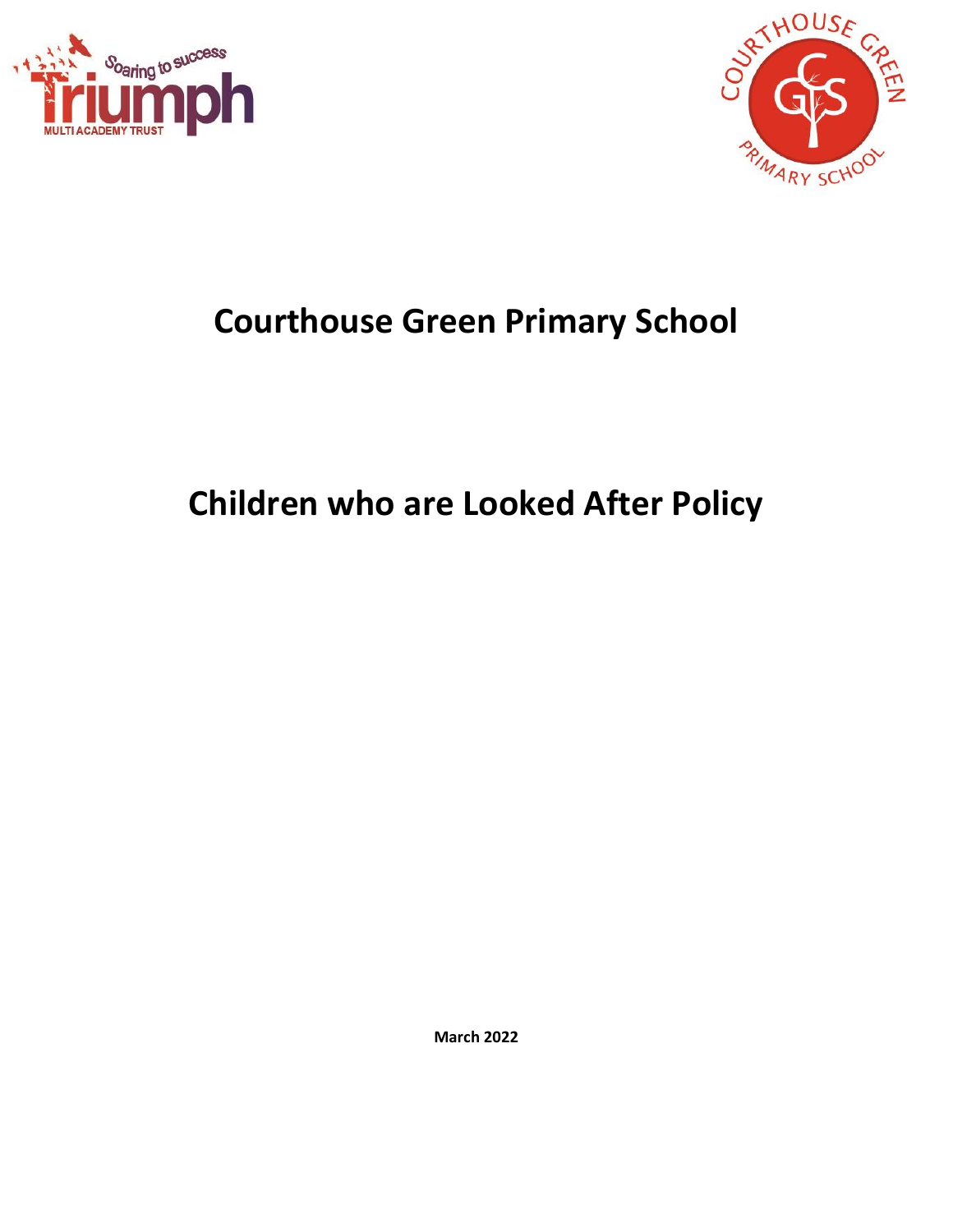#### **Courthouse Green Primary School Policy for Looked After Children**

#### **Introduction**

"An educationally inclusive school is one in which the teaching and learning, achievements, attitudes and well-being of every young person matter. Effective schools are educationally inclusive schools. This shows, not only in their performance, but also in their ethos and their willingness to offer new opportunities to pupils who may have experienced previous difficulties. This does not mean treating all pupils in the same way. Rather it involves taking account of pupils' varied life experiences and needs."

The above quote is taken from 'Evaluating Educational Inclusion – Guidance for Inspectors and Schools' (DfES 2000) and forms the rationale for this policy.

Our school is also aware that children who are 'Looked After', are 'vulnerable' both socially and emotionally, which can also impact on their long term academic achievements and therefore life chances. They constitute a group in the sense that they may share common experiences as a result of having been taking into Public Care, but that they are also individuals and members of other groups. We will take this into account when planning to meet their needs and avoid any action that may lead to stigmatization.

This policy and the school will have regard to The Designated Teacher for Looked After and Previously Looked Children-A Statutory guidance from the Department of Education 2017.

In this policy the term 'children who are looked after' will also include children who were previously looked after.

#### **Our aim**

The aim of this policy is to promote educational inclusion for Children who are Looked After and children who were previously looked after to enable them to access the full range of educational opportunities available to them and to reach their potential, both academically and personally.

#### **Our objectives**

#### **Children who are Looked After in this school will**

- Be taught a broad and balanced curriculum, with appropriate challenge and/or differentiation to meet individual needs
- Receive an appropriate level of monitoring and support
- Have access to the full range of educational and extra-curricular opportunities
- Be seen as individuals and will not be treated differently from their peers.

#### **Teachers and other staff in this school will**

- Receive an appropriate level of training on the issues affecting the educational achievement and psychological wellbeing of Children who are Looked After and use this to guide their interactions with them
- Plan for and meet the individual needs of Children who are Looked After
- Liaise with parents, foster carers, Social workers to ensure they are aware of and involved in the child/children's learning
- Have high expectations and high aspirations for Children who are Looked After.

#### **The Designated teacher (for children who are looked after) and Senior Management will**

- Identify, arrange and/or deliver training to staff to enable the above to take place
- **E** Ensure the development of effective and inclusive strategies to address the needs of Looked After Children
- **E** Ensure the smooth transfer of information within school and between school, carers and other agencies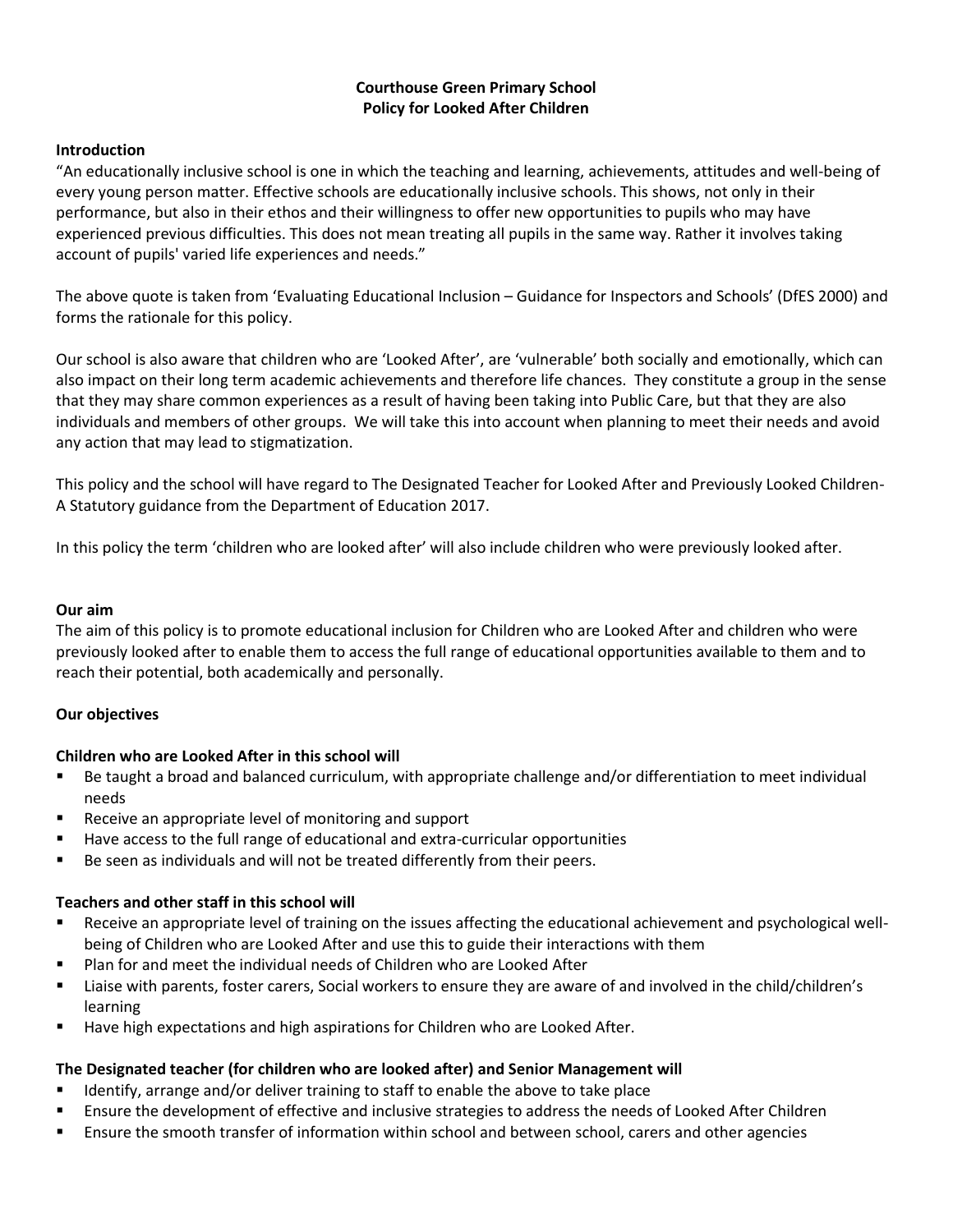- Prepare for and be part of Personal Education Plans (PEP) meetings three times a year for each 'Looked After' child. The meetings will be led by the Designated teacher.
- Share relevant information and work in partnership with all relevant agencies
- The Designated teacher at Courthouse Green is Mrs. C Jones

## **Children who are Looked After**

**1. Induction -** To ensure a supportive and sympathetic induction for Children who are Looked After admitted to our school, the Head teacher will share relevant information with Designated teacher and class teacher prior to entry. The class teacher will set up a 'Buddy' to help child familiarise themselves with school, routines, etc. The class teacher will monitor child closely particularly in first term in all aspects of school life, whilst also liaising closely with Designated teacher to ensure child is settling and happy.

**2. Pastoral Support -** To ensure Children who are Looked After continue to receive an appropriate level of support the Learning Mentor will liaise with the class teacher about how the Looked After Child has settled, any concerns. Similarly, the Learning Mentor will talk with the child. If necessary, an intervention to support 'well-being' can be implemented to support the Looked After Child.

**3. Information -** The Designated teacher will seek and receive information about the academic attainment and other educational issues affecting the learning of newly admitted Children who are Looked After at an early stage and pass this on to relevant staff to avoid unnecessary breaks in learning. The Designated teacher will liaise with the Social Worker to ensure a Personal Education Plan takes place as part of the initial meeting in school.

Information about the circumstances of Children who are Looked After will be shared on a 'need to know' basis. Where no particular (specific) arrangements are in place, only the teaching staff that are in direct contact with a Looked After Child will be informed of these. If there are learning or behaviour needs for a Looked After Child, all staff will be informed by the Designated teacher of strategies in place or if the young person is experiencing particular difficulties. Supply teachers and non-teaching staff will be given an appropriate amount of information, to be determined by the Designated teacher.

Information regarding parental responsibility, arrangements for Parent consultation evenings, consent forms, trips, and transport arrangements will be held in the class folder in the main office.

## **4. Learning**

If a child who is looked after appears to be having difficulties with the curriculum or to be failing to engage with it, this will be addressed as follows:

- The Designated teacher will look at all possible contributory factors and gather a wide range of evidence in conjunction with other relevant staff
- Look for factors which may be masking underlying learning difficulties, including talking to the child and carers
- If appropriate, refer to and initiate SEND procedures (Please refer to SEND Policy for further information)
- Consider and enable an intervention that would support learning

We recognise that there are factors which may prevent Children who are Looked After from achieving as highly as they could, even if there are no apparent learning difficulties. To ensure that under-achievement does not go unrecognised, the attainment of each Looked After Child will be tracked and compared to previous results. If progress is not as could be expected we will:

- Seek further advise, guidance and support from the Virtual School for children who are looked after.
- Use Learning Mentor to support an intervention focusing on area of concern that is inhibiting learning, eg selfesteem

Information about the academic attainment of all Children who are Looked After in school will be collected as follows:

Class teachers will track Children who are Looked After attainments and progress as part of our school's termly assessment procedures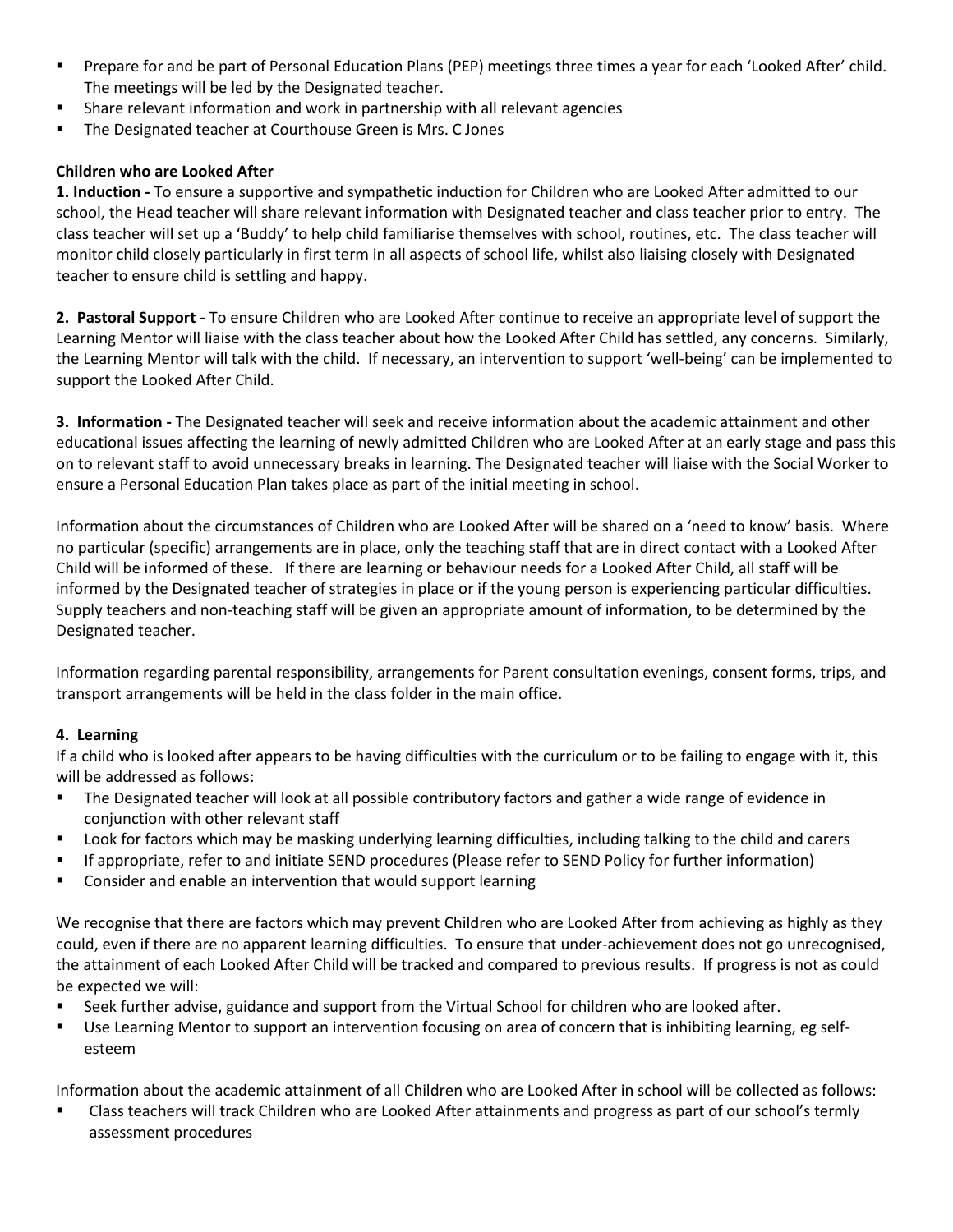- **■** Termly Teacher Assessments for Reading, Writing and Maths, and end of year results for each Looked After child, will be submitted to the Designated teacher
- Class teachers of Children who are Looked After will meet with Designated teacher, (prior to PEP meetings) to discuss children's academic progress and attainments.
- Parents and/or Carers will be invited to attend Parents' Evenings where academic attainment is shared and discussed. In addition to this they will receive a Mid Year report and End of Year Report which gives information about attainment and progress.
- Social Workers will receive information about academic progress and attainment at the PEP meetings.
- Designated teacher will share information about academic attainment of Children who are Looked After with designated Looked After Governor annually

Academic information will be analysed by the Designated teacher to measure progress of Children who are Looked After against the school population as a whole*.* 

**5. Attendance -** If a child who is looked after is identified as having poor attendance or punctuality

- The Social Worker and carers will be contacted by the Designated teacher to gain their support and collect any relevant information
- The School Learning Mentor will be involved fully in planning and delivering strategies to improve attendance
- Information about the attendance of Children who are Looked After will be collected and shared as part of PEP meetings

Please refer to Attendance Policy for further information regarding procedures, etc.

**6. Behaviour -** We recognise that psychological trauma and lack of continuity in the lives of Children who are Looked After may lead to challenging behaviour in school and that it is especially important to employ positive behaviour strategies in these circumstances. Similarly, we recognise that Children who are Looked After as a group are far more likely to be excluded than the school population as a whole, and that exclusion can place additional pressure on foster placements. The following arrangements are in place to address behaviour problems at an early stage:

- All incidents of behaviour will be recorded as outlined in the Relational Behaviour Policy
- Class teachers will report any concerns regarding behaviour to the Designated teacher, who can then support and advise, seek further guidance from the Virtual School, etc in order to positively manage issues with behaviour
- The Social Worker and carers will be contacted by Designated teacher as soon as behaviour problems are identified or if there are significant changes to the behaviour of a child who is looked after.
- If the problem continues, the Social Worker, carers and staff from support services such as the Educational Psychology Service, SEMH+L and Education Access will be invited to a meeting with appropriate school staff to determine supportive strategies to reduce the problem behaviour. The responsibility for organising such a meeting lies with SENCo.
- If appropriate, refer to and initiate SEND procedures
- Information about the behaviour of Children who are Looked After will be monitored by the Designated teacher to ensure early intervention strategies can be implemented in order that the risk of exclusion is reduced.
- Please refer to the Relational Behaviour Policy for further information.

**7. Home learning -** Whilst we recognise that Children who are Looked After may not always find it easy to complete home learning, we believe they should be given support and encouragement to do so, through a partnership approach of school, carers and parents all working together. Where appropriate home learning is differentiated to meet the needs of the individual. Please refer to the Home learning Policy for further information.

**8. Extra-Curricular Activities -** We recognise that Children who are Looked After are often prevented from joining in with after school activities because of transport arrangements and that they may resist taking part in any schoolbased activities because of poor relationships with their peers, for example. As we believe it is essential that Children who are Looked After are able to play a full part in school life, the following strategies are in place to help them to do this: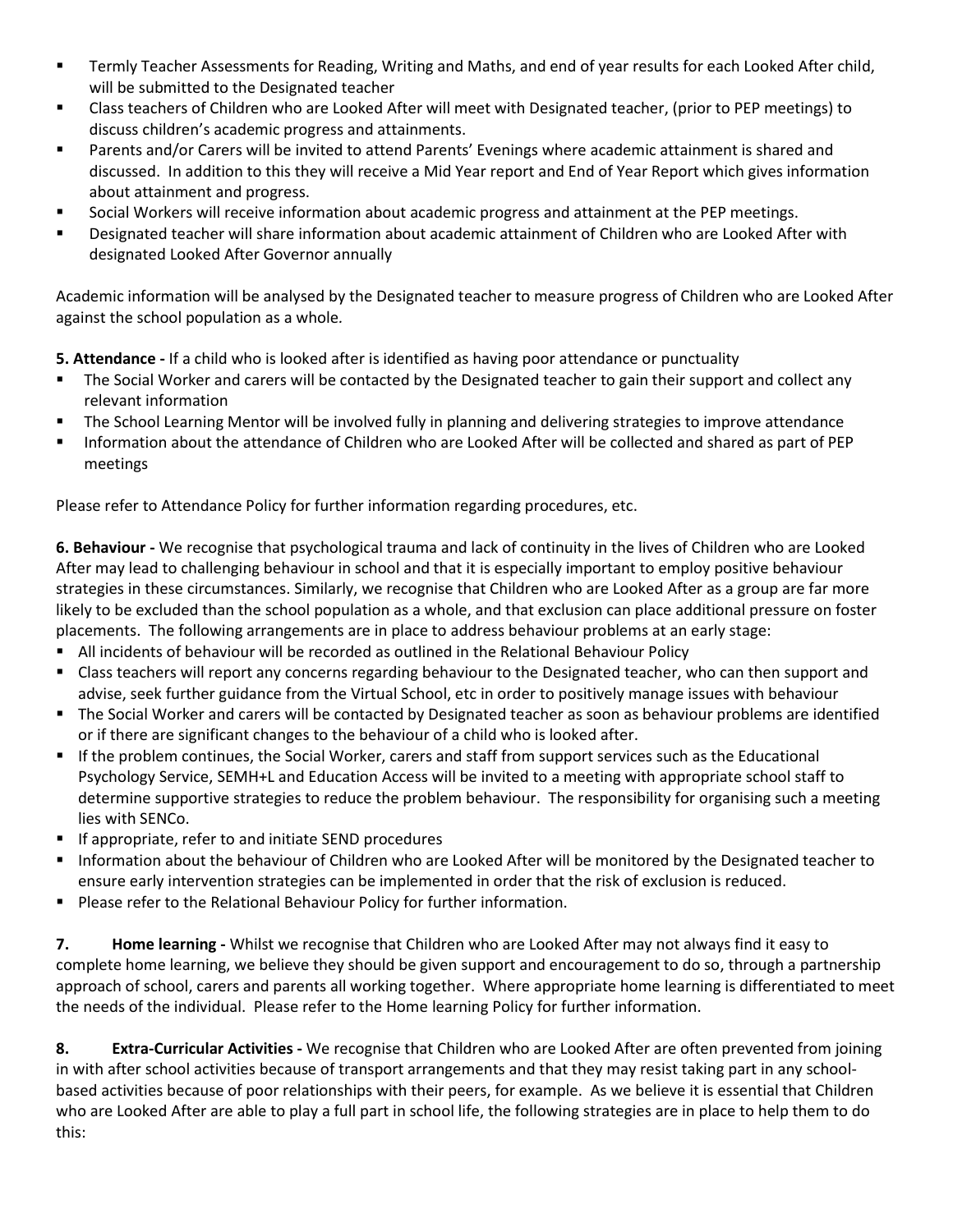- The Designated teacher will monitor the involvement of Children who are Looked After in extra-curricular activities.
- The Designated teacher will liaise with the young person, carers and Social Workers to try to promote involvement in extra-curricular activities through Personal Education Plan meetings
- The Designated teacher will liaise with LA support services such as the Virtual School, to develop strategies for increasing the involvement of Children who are Looked After in extra-curricular activities if their uptake is shown to be low.

The success of all school strategies and use of funded initiative will be monitored and evaluated by

- Collection and analysis of information
- **EXED SERVISTS:** Discussion with school staff, carers, Social Workers and staff from LA Support Services, both informally and during meetings eg those set up to write Personal Education Plans
- Discussions with children who are looked after
- Responsibility for monitoring and evaluation of school strategies lies with Designated teacher

**9. Liaison With Outside Agencies -** To ensure that all those involved in the education and care of Children who are Looked After work together in their best interests, the Designated teacher will devise and implement effective strategies and procedures for

- Accessing additional support, funding or use of funded initiatives
- Liaising with Social Workers to ensure all Children who are Looked After have a Personal Education Plan
- **■** Participation in and co-ordination of Review and Planning meetings for Looked After Children. Statutory school procedures such as Annual Reviews for children with Education, Health and Care plans will be timed to coincide with these wherever possible and appropriate.

In addition, school management will do everything possible to enable class teachers or other appropriate staff to attend meetings where this would be in the interests of the young person.

## **Roles and Responsibilities**

## **The Designated teacher:**

The role of the Designated teacher is of central importance in enabling Children who are Looked After to achieve their full potential in school. The majority of the roles and responsibilities of the Designated teacher are implicit in the above sections of this policy. In addition, the Designated teacher will

- Be a qualified teacher with appropriate seniority working within the school (as set out in the Designated Teacher Regulations 2009)
- Attend training sessions organised by the LA
- Cascade this training to school staff
- Arrange and/or deliver training to all staff , including those newly appointed, on issues affecting the educational attainment of Children who are Looked After and the ways in which educational disadvantage can be overcome
- Liaise with the Link Designated Safeguarding lead and Head teacher (responsible for monitoring children on the Child Protection Register)
- Work closely with Social Workers to enable the writing of effective Personal Education Plans which will inform Care Plans if a care plan is needed
- Attend, arrange for someone else to attend or contribute in other ways to Social Care planning meetings if the coordinator is unable to attend
- Work with young people at an appropriate level to enable them to contribute to educational aspects of their care plans
- Work with the SEND coordinator and Learning Mentor team if needed to support all aspects of the child's development.
- **■** Support highly effective transitions between year groups and other schools if the child moves on.

## **The Head Teacher and Senior Management:**

The responsibility for the educational and personal well-being of Children who are Looked After rests with the Head teacher, although some of the day-to-day tasks may be delegated to other staff. Working with the Senior Management